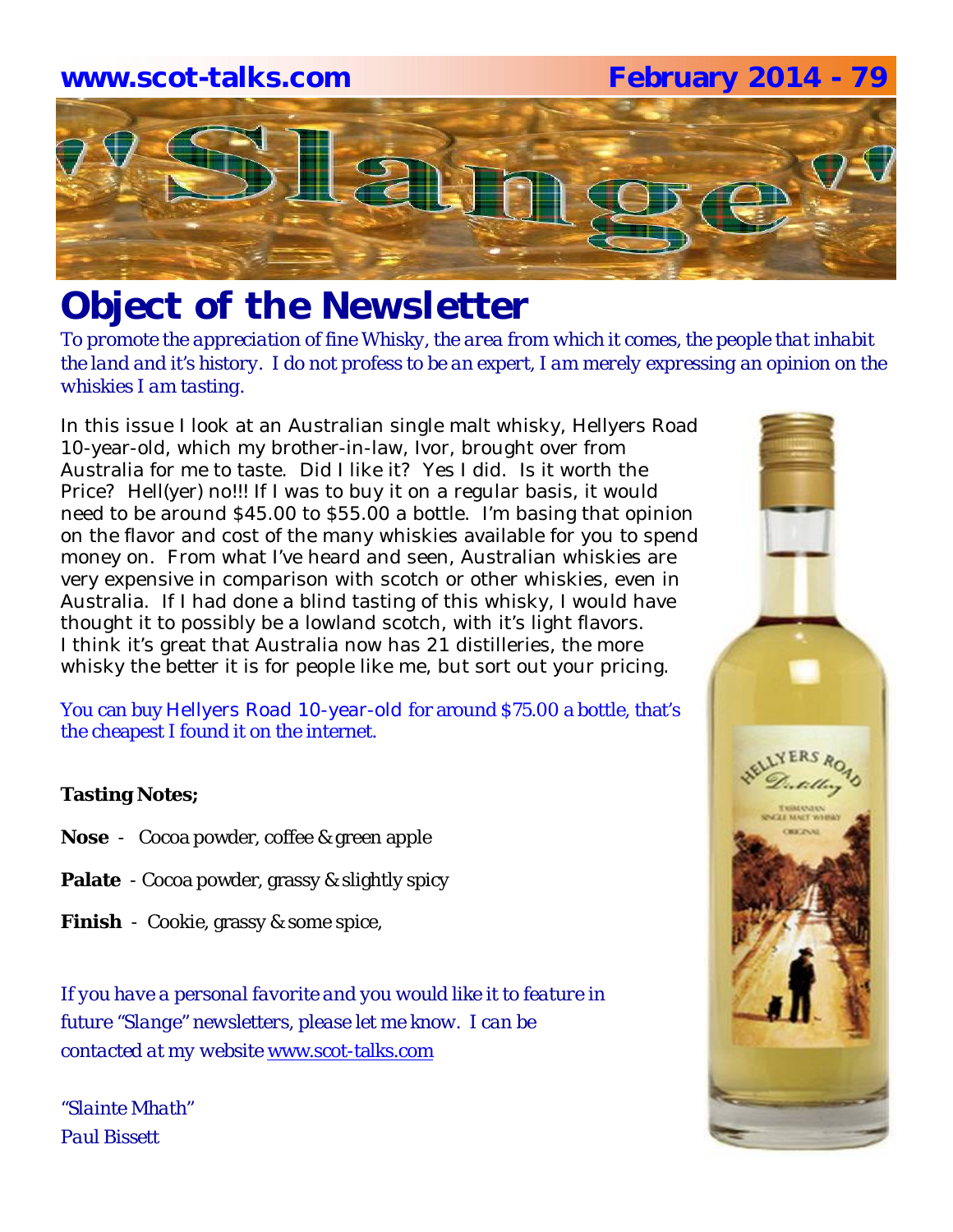### **www.scot-talks.com February 2014 - 79**



### Why Hellyers road www.hellyersroaddistillery.com.au

In 1825, Henry Hellyer was one of the first European explorers to set foot in the rugged interior of the north west Tasmania as chief Surveyor of the Van Dieman's Land Company. Hellyer had nothing more than a bullock (oxen) gang and the most basic of tools to carve a dirt road into the ferocious wilderness.

Henry Hellyer's tenacity and vision proved inspirational and changed people's lives.

Almost 200 years later, his road now guides the way to the Hellyers Road Distillery.

Here our exceptional whisky has also come from perseverance, determination and dedication. We've been inspired by Henry's spirit to create a product that captures the very taste and character of Tasmania.

### **Henry's Life & Legacy**

Henry Hellyer was that rare breed of person with a thirst for discovery. He was an explorer. Born in Hampshire, England in 1790, Hellyer worked as an architect and surveyor journeying to Australia in 1825 where, in just seven years, he changed the landscape and the lives of many people. When the Van Dieman;s Land Company was formed he was one of the first to sign on, Utilizing his skills to transform the land of north west Tasmania. He named Valentine's Peak. He designed the now historic "Highfield House" in Stanley (Henry Hellyer's final resting place is also in Stanley, at the old cemetery). Most importantly for us, he made a road.

Hellyer wanted to link the remote inland settlements with the growing coastal town of Emu Bay, known today as Burnie. Local legend has it that with little more than a bullock gang and crude hand tools he carved his way through the dense forest into the wild hills. The road was a success and subsequently named after him.

Today we know it as Old Surrey Road, but deep down we'll always think of it as Hellyer's Road. The making of that road showed characteristics of Henry Hellyer that we still celebrate - vision, determination, courage and tenacity. Biographers describe Hellyer as tall thin and someone who viewed the world with an 'artistic' eye.

We've been inspired by Henry to create a product that echoes his very qualities.

Henry's life was his work - a life we think is worth celebrating.

### Always remember that you are absolutely unique. Just like everyone else.

### **Margaret Mead**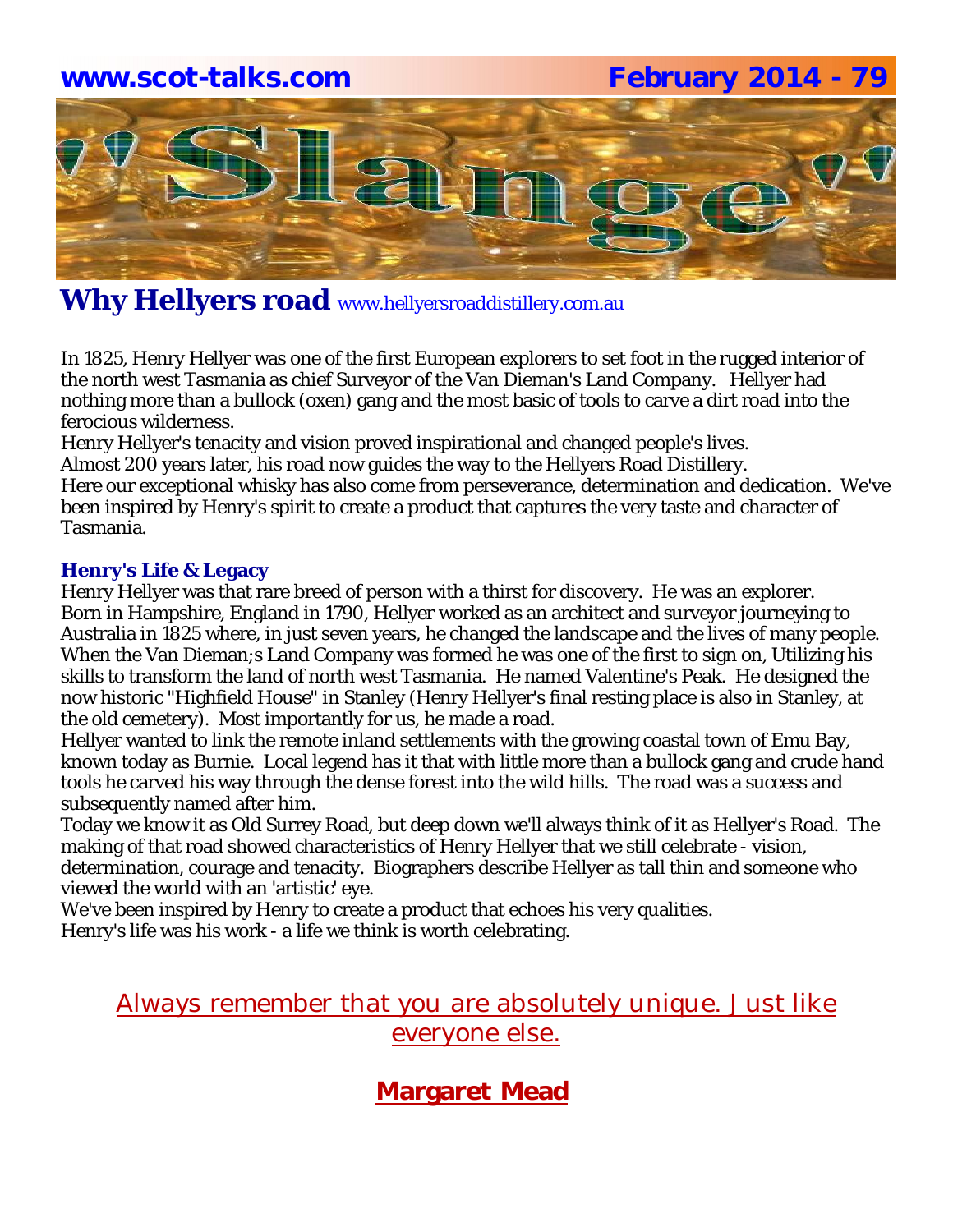# **www.scot-talks.com February 2014 - 79**

Below is a simple guide to help you choose your Whisky, and the flavor notes you should expect from it. Being Scottish I recommend you find a likely candidate and try it in a bar before buying the whole bottle. With each issue of the newsletter I will add in another Whisky to the flavor map. This Issue; Hellyers Road 10-yearold. For more information go to http://www.hellyersroaddistillery.com.au

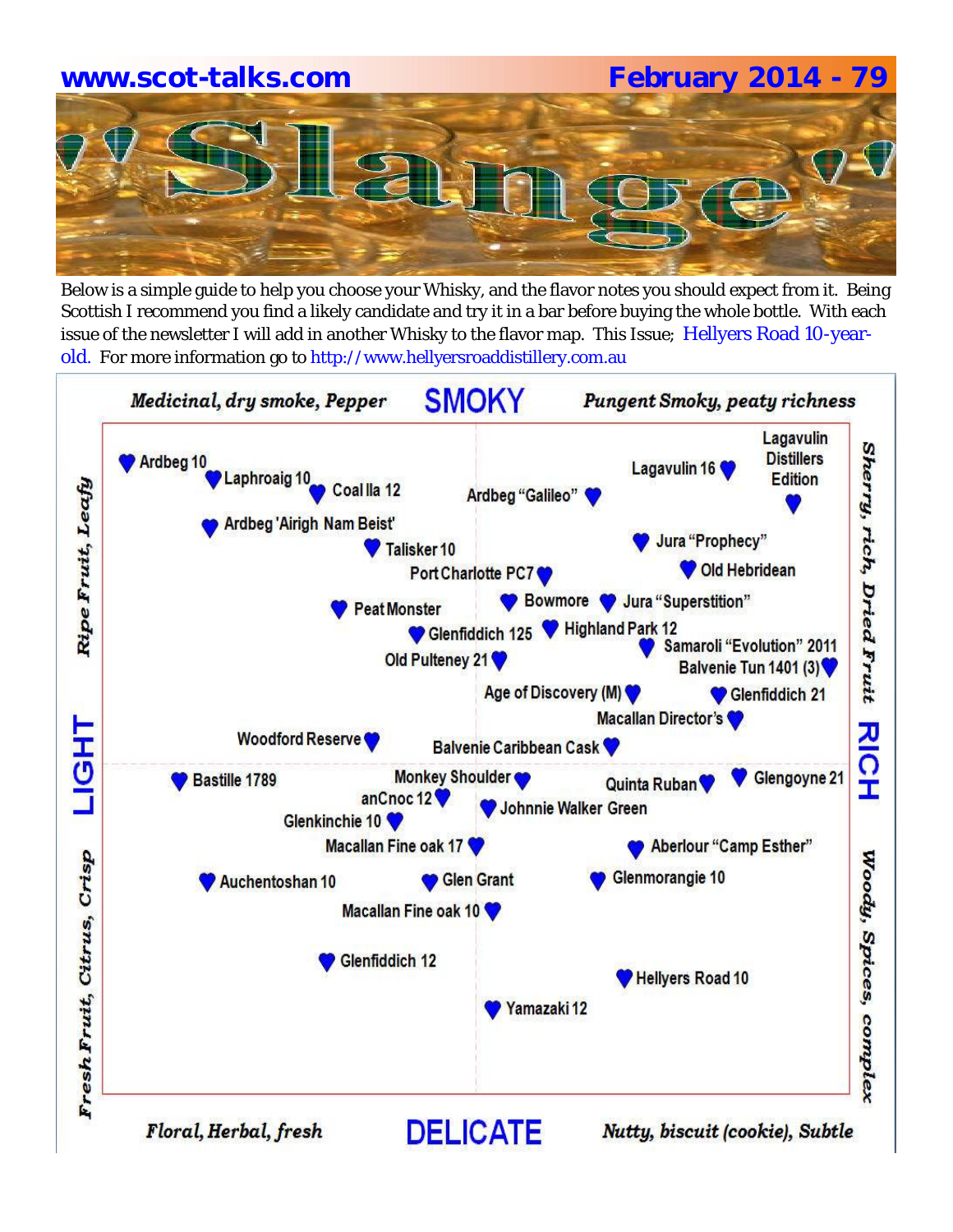

## **Australia is currently home to 21 active whisky distilleries.**

For more information on these distilleries and links to their websites go to www.australianwhisky.com/whisky-distilleries.html

### **Bakery Hill**

The Bakery Hill distillery is located in North Balwyn, Victoria, Australia.

### **Belgrove Distillery**

The Belgrove Distillery is located at 3121 Midland Highway, Kempton, Tasmania, Australia.

### **Black Gate Distillery**

Black Gate Distillery is located in Mendooran, New South Wales, Australia.

### **Bluestill Distillery**

Bluestill Distillery is located at 161 Henry Lawson Way, in the town of Young, New South Wales, Australia.

### **Castle Glen Australia** (Castle Glen Liqueurs, Castle Glen Distillery)

Castle Glen Australia is located at 3184 Amiens Road, The Summit, Queensland, Australia.

### **Corowa Whisky & Chocolate**

The Corowa Whisky distillery is located in Corowa, New South Wales, Australia.

### **Dobson's Distillery** (Eastview Estate)

Dobson's Distillery (Eastview Estate) is located at 298 Kentucky Road, Kentucky, New South Wales, Australia.

### **Great Southern Distilling Company** (Limeburners Single Malt Whisky)

The Great Southern Distilling Company Distillery is located in Albany, Western Australia, Australia.

### **Hellyers Road Distillery**

Hellyers Road Distillery is located in Burnie, Tasmania, Australia.